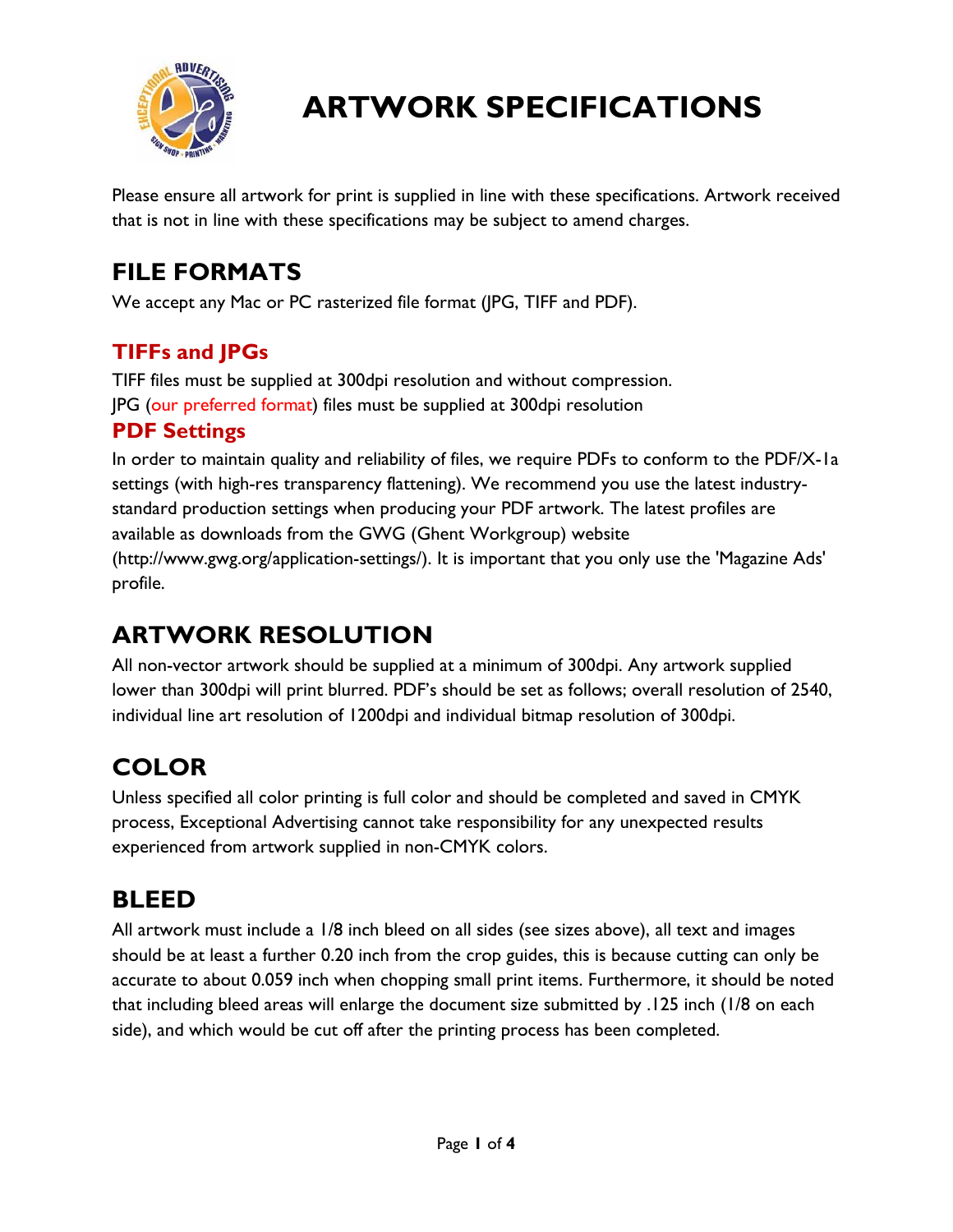

#### **BORDERS**

Due to the speed of our cutters and our gang style layout, we advise not using borders in your artwork. Due to the speed of our cutters and our sheet layout, borders can make the straightest cuts look crooked.



The border is too thin and very close to the final cut line.



Since your job is cut down in thick stacks, the paper may shift slightly as the blade reaches the bottom of the stack. This is called "lift" and it can be as much as 1/16th inch.

#### Same card without border



Without the border, a small shift during the cutting process is not noticeable.

Although Exceptional Advertising often trims borders to perfection, the issue can be avoided 100% of the time if borders are removed completely before submitting artwork.

#### **GETTING A RICH BLACK BUILD**

Due to the nature of the 4 color process, a **rich black build** will print better than a basic 100% black. To accomplish this, set your CMYK build as follows:

C: 70%

M: 40%

Y: 20%

K: 100%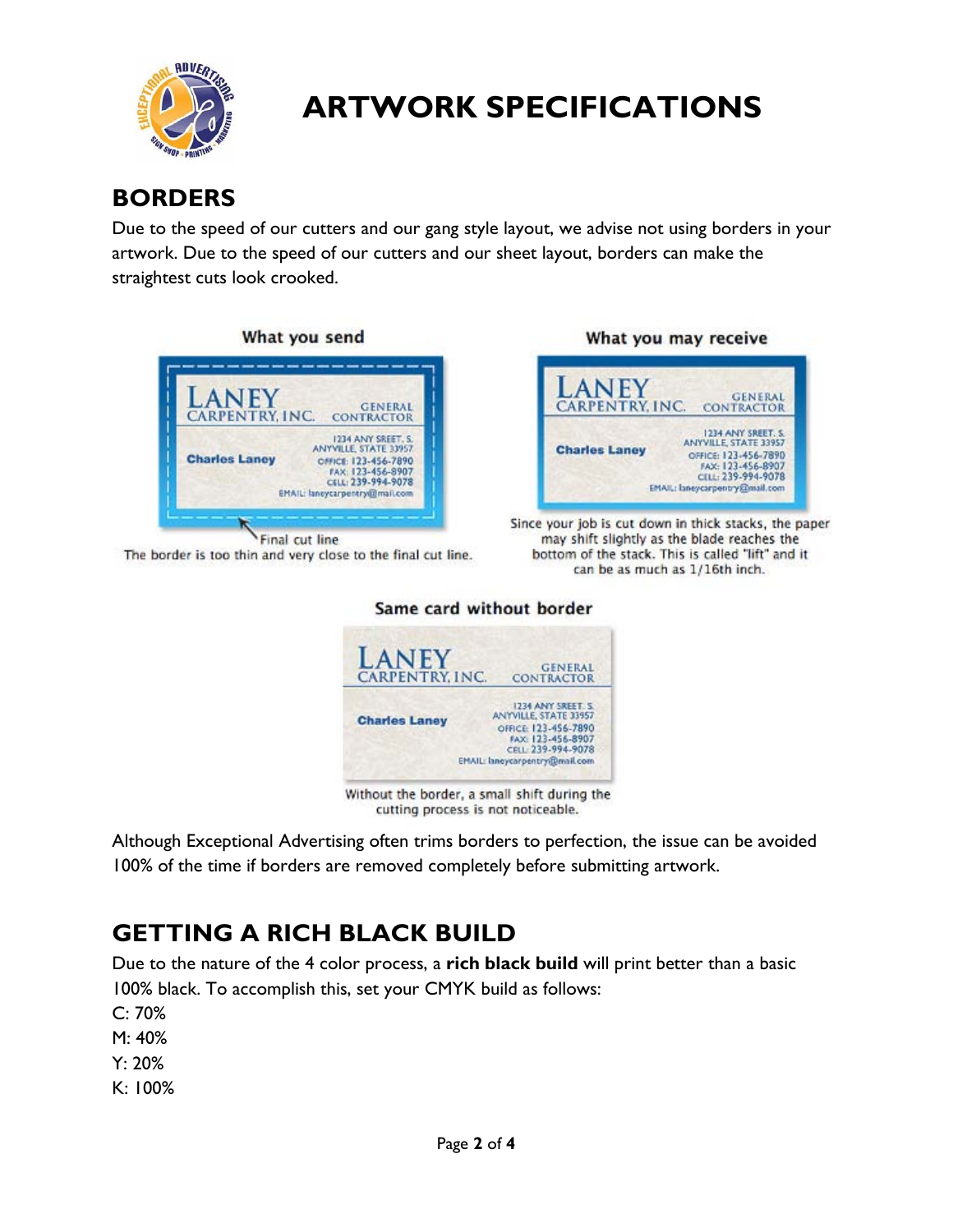

Please do not submit files in 400% black because it will cause offsetting.

#### **KEEPING BLUES FROM TURNING PURPLE**

Invariably you have sent a file as blue and received a purple printed product. Unfortunately, this is a common problem in offset printing. Since blue and purple are very close in the CYMK spectrum. It is extremely important to monitor your Magenta build before sending a file to print.

As a rule of thumb, the Magenta build should be approximately 30% less than the Cyan build for blue and 30% higher than the Cyan build for purple.

#### **CANVAS SIZE**

If you are ordering a  $3.5" \times 2"$  business card, your canvas size should be  $3.75" \times 2.25"$ . This will accommodate for the 1/8th inch bleed.



Following these guidelines takes the guesswork out of prepress, and will help ensure that Exceptional Advertising has the correct layout of your artwork. If you have to submit artwork